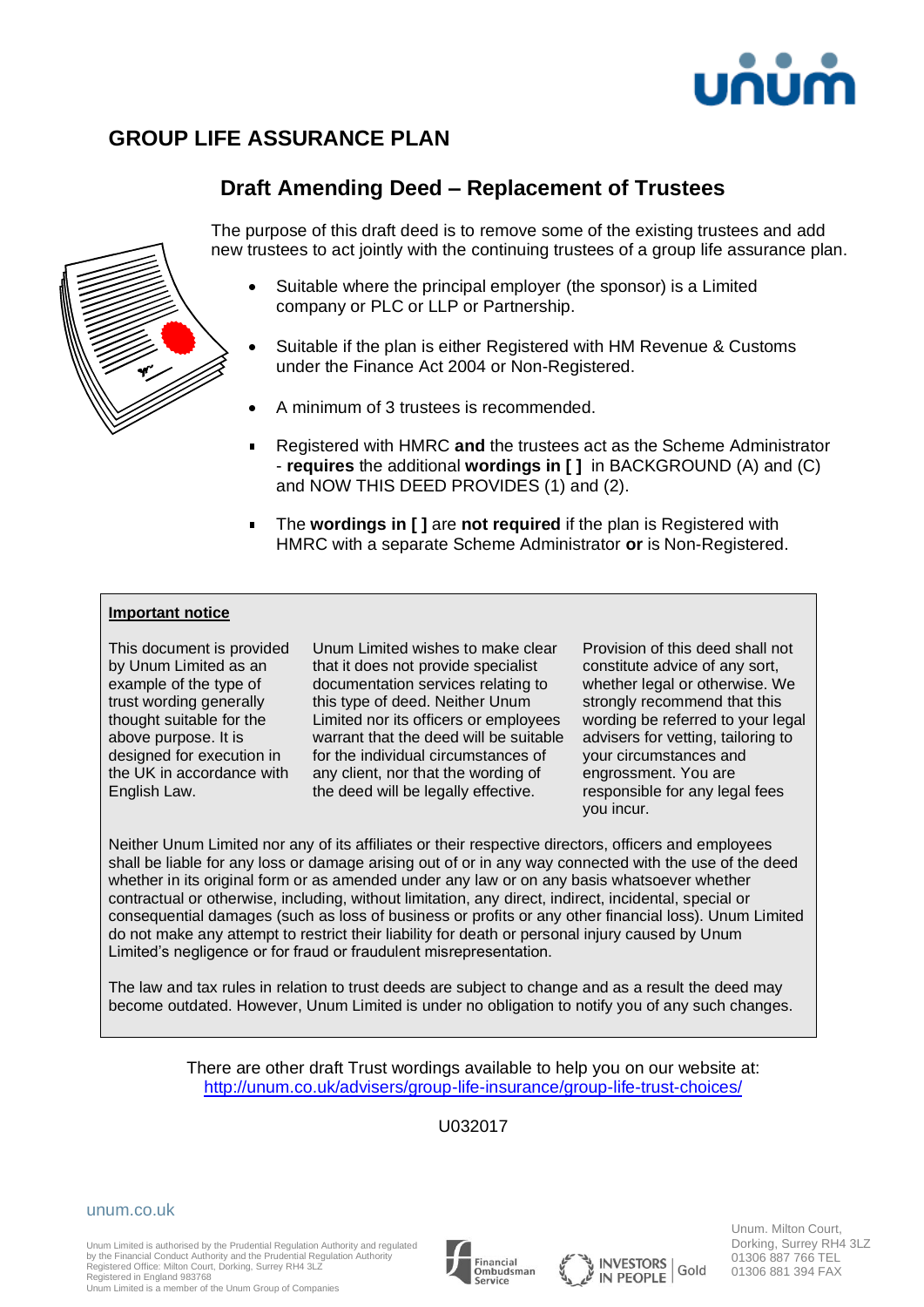Reporting Requirements – if the Plan is registered with HMRC

The Scheme Administrator is responsible for filing the Event Reports, Pension Scheme Return, Accounting for Tax forms and amending Scheme Details to keep them up to date.

A change of 'scheme administrator' needs to be reported to HMRC by one of the existing Scheme Administrators using the online Scheme Administration, select 'Amend Scheme Details' under 'Scheme Administration' - [www.gov.uk/manage-registered-pension-scheme](http://www.gov.uk/manage-registered-pension-scheme)

Where the trustees also act as the Scheme Administrator:

- each Additional Trustee must:
	- Register with HMRC as a scheme administrator using the HMRC 'Pension Schemes Service Online' (**PTM**151000 - **PSOnline section 2**)
	- be "associated" to the Plan by one of the existing Scheme Administrators using the online Scheme Administration, so that access to the Plan's online records is only given to those entitled to have access (**PTM**154000 - **PSOnline section 6**) (If there is no person currently known to HMRC as Scheme Administrator of the Plan, then this association will have to be done by HMRC Audit & Pension Schemes Services.)
	- add themselves as a Scheme Administrator and make the statutory declarations in relation to the Plan (**PTM**151000 - **PSOnline section 4**)
- one of the Continuing or Removed Trustees:
	- must "associate" the new Scheme Administrator(s) to the Plan by using the online Scheme Administration, so that access to the Plan's online records is only given to those entitled to have access (**PSOnline section 6**)
- each Removed Trustee:
	- must report the termination of their "association" with the Plan and the effective date, within 30 days of the termination, using online Scheme Administration (**PTM**154000 - **PSOnline section 9.14**)

(If they are the only person currently known to HMRC as Scheme Administrator of the Plan and they "cease" their link, then HMRC may consider de-registration of the Plan (**PTM**033000). The association of a new Scheme Administrator will have to be done by HMRC Audit & Pension Schemes Services. If the only Scheme Administrator is removed/retire, they remain liable for any tax under the Plan until the appointment of a new Scheme Administrator of the Plan.)

• retains their Registration as a scheme administrator for future use of HMRC Pension Schemes Service Online.

**PTM** is HMRC's Pensions Tax Manual [www.gov.uk/hmrc-internal-manuals/pensions-tax-manual](http://www.gov.uk/hmrc-internal-manuals/pensions-tax-manual)

**PSOnline** is [www.gov.uk/government/publications/pension-schemes-online-user-guide/a-guide](http://www.gov.uk/government/publications/pension-schemes-online-user-guide/a-guide-to-using-the-online-service-for-scheme-administrators-and-practitioners)[to-using-the-online-service-for-scheme-administrators-and-practitioners](http://www.gov.uk/government/publications/pension-schemes-online-user-guide/a-guide-to-using-the-online-service-for-scheme-administrators-and-practitioners)

This information is based on Unum's current interpretation of the underlying legislation that applies and which may change. We do not accept any responsibility for any loss which may arise from reliance on this information.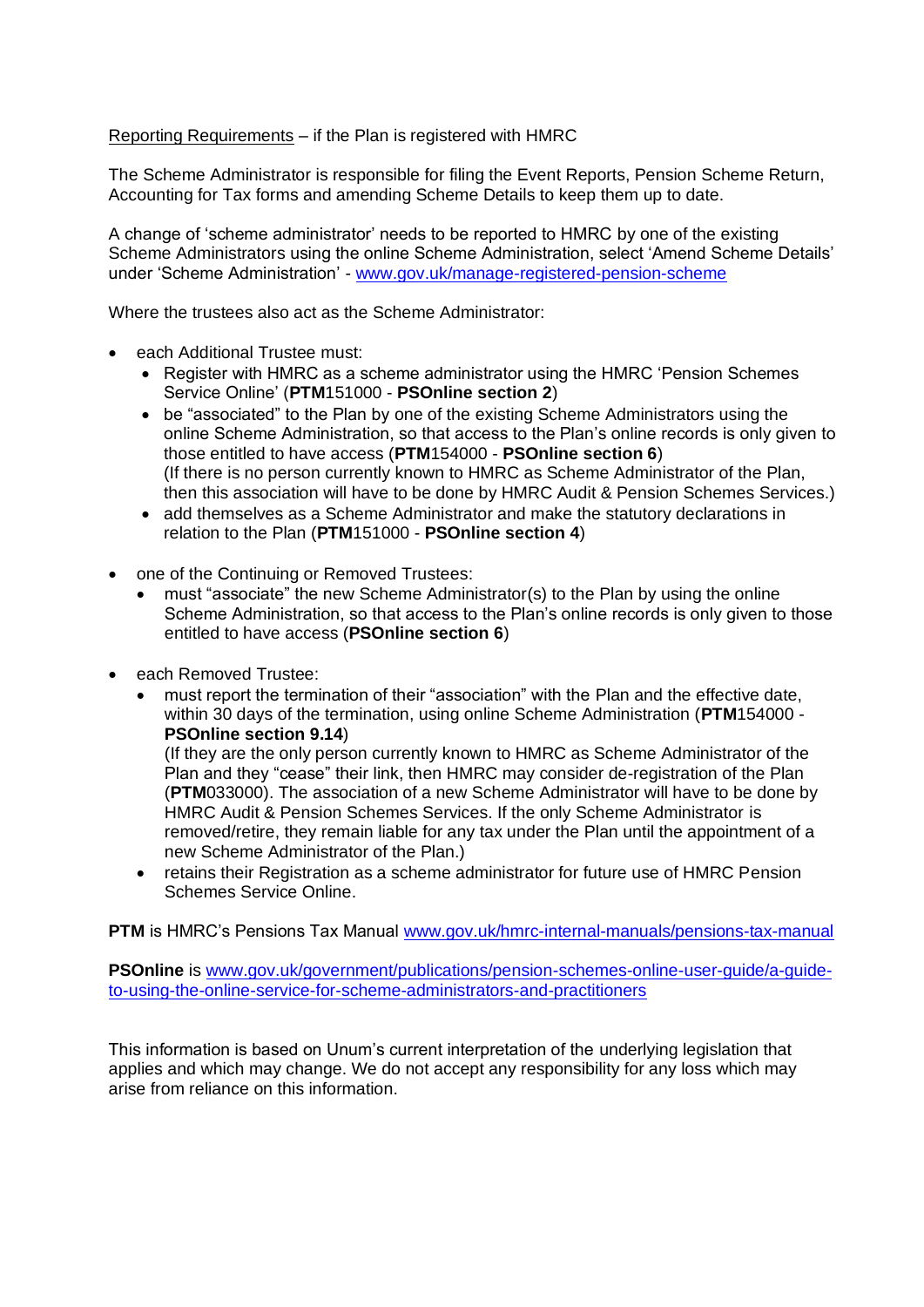## **Deed – Replacement of Trustees**

**THIS AMENDING DEED** is made on the day set out below (the **execution date**) by the **sponsor**, the **continuing trustees** and the **additional trustees**. Execution of this deed confirms the removal of the **removed trustees** and the **additional trustees** to act with the **continuing trustees**.

| <b>Plan</b>                                         |  |
|-----------------------------------------------------|--|
| (Plan name as currently<br>shown on the trust deed) |  |
| <b>Change Date</b>                                  |  |

| <b>Sponsor</b>                                           |  |
|----------------------------------------------------------|--|
| <b>Company Registration</b><br>Number of the Sponsor     |  |
| Address of<br>the Sponsor<br>(Registered if applicable)  |  |
| <b>Continuing Trustees</b><br>(name and address of each) |  |
| <b>Additional Trustees</b><br>(name and address of each) |  |
| <b>Removed Trustees</b><br>(name and address of each)    |  |

**SUPPLEMENTAL** to a trust deed (the **trust deed**) made by the **sponsor** which established the **plan** for the purpose of providing benefits on death in respect of such persons as are admitted to membership.

## **BACKGROUND**

- (A) The **continuing trustees** and the **removed trustees** are the present trustee of the **plan** [ and the scheme administrator of the **plan** for the purposes of section 270 of the Finance Act 2004 (**scheme administrator**) ].
- (B) The **sponsor**, having the power in the **trust deed**, wishes to discharge the **removed trustees** from the trusts and powers conferred on them by the **trust deed**.
- (C) The **sponsor**, having the power in the **trust deed**, wishes to appoint the **additional trustees** to be trustee [ and **scheme administrator** ] of the **plan** jointly with the **continuing trustees**.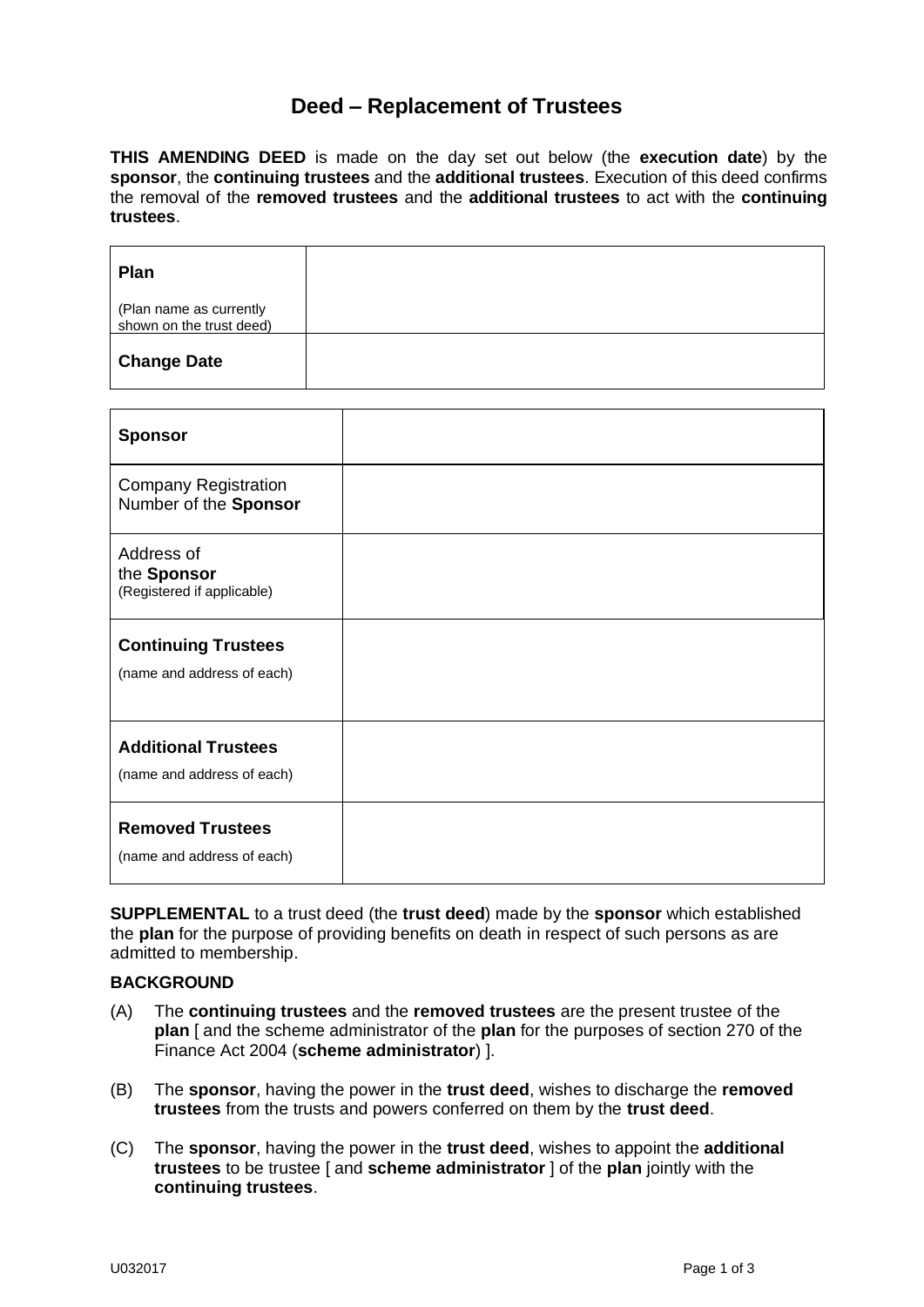**NOW THIS DEED PROVIDES** with effect from the **change date** as follows:

- (1) The **sponsor** hereby removes and discharges the **removed trustees** from the said trusts [ and their role as **scheme administrator** ].
- (2) The **sponsor** hereby appoints the **additional trustees** to be the trustee [ and **scheme administrator** ] of the **plan** jointly with the **continuing trustees** and the **additional trustees** hereby consent to act.
- (3) The **sponsor** and the **continuing trustees** hereby consent to the vesting in the **continuing trustees** and the **additional trustees** of all property which is the subject of the trusts of the **plan**.

### **IN WITNESS** whereof this Deed has been duly executed.

### *Sponsor is Limited Company (or PLC or LLP) - if not, delete this section*

| Signed as a deed on behalf of the <b>sponsor</b> by the following authorised signatories |                                                         |  |
|------------------------------------------------------------------------------------------|---------------------------------------------------------|--|
|                                                                                          |                                                         |  |
| Signature of Director                                                                    | .<br>Signature of Director/<br><b>Company Secretary</b> |  |
| Full name in block capitals                                                              | Full name in block capitals                             |  |

## *Sponsor is Partnership - if not, delete this section*

| Signed as a deed by the <b>sponsor</b> by                                                         |                                                                                                   |
|---------------------------------------------------------------------------------------------------|---------------------------------------------------------------------------------------------------|
|                                                                                                   |                                                                                                   |
| Signature                                                                                         | Signature                                                                                         |
| Full name of signatory in block capitals<br>Acting as attorney of the Partners in the presence of | Full name of signatory in block capitals<br>Acting as attorney of the Partners in the presence of |
| Witness' signature                                                                                | Witness' signature                                                                                |
| Full name of witness in block capitals                                                            | Full name of witness in block capitals                                                            |